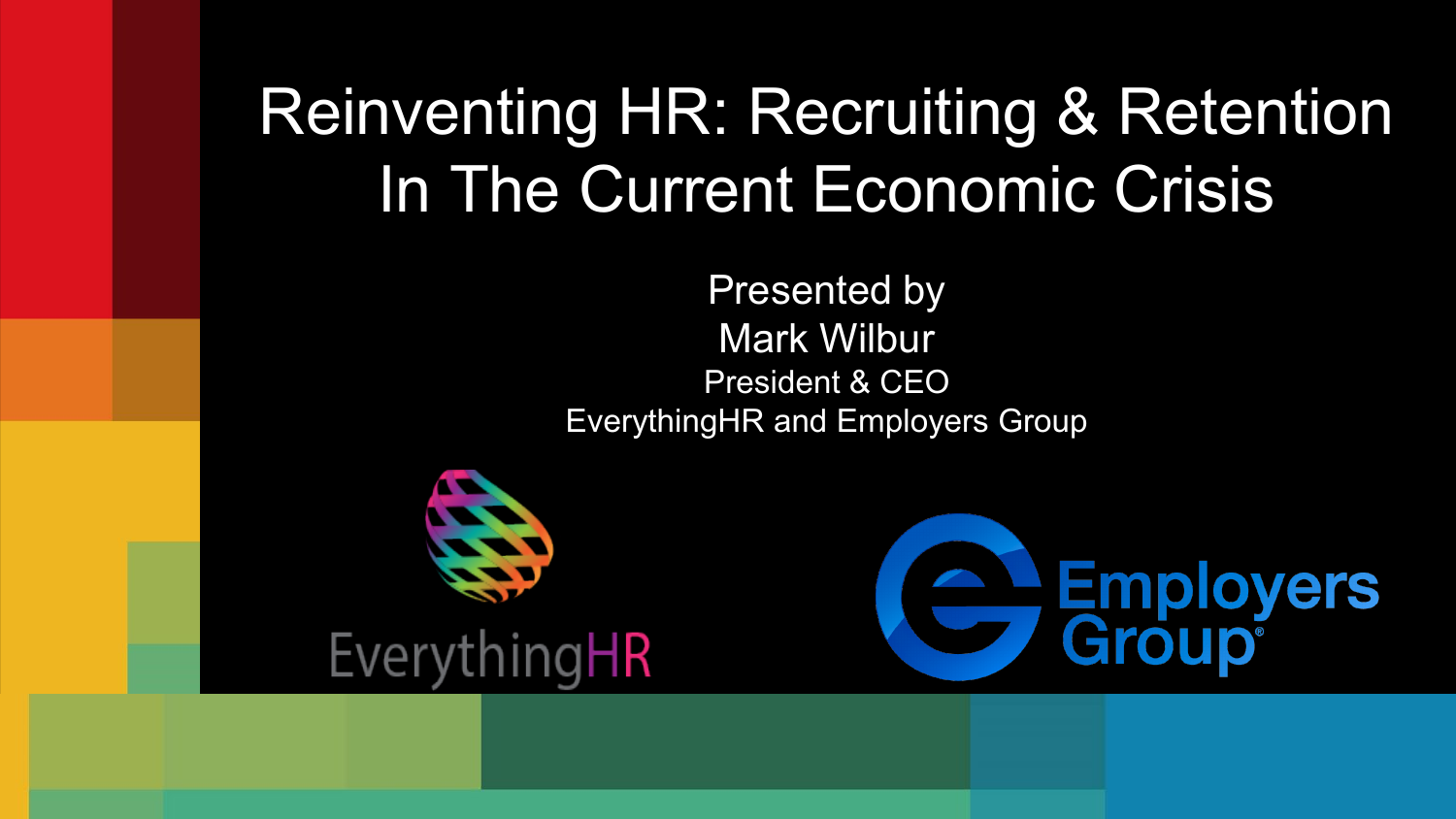

- Founded in 1896 as Merchants & Manufacturers and renamed in 1993 as Employers Group with subsidiary EverythingHR; 2021 was EG's 125<sup>th</sup> Year
- **EG and EverythingHR have been focused on employment law and legislation,** employer compliance and operational performance from the beginning and both organizations operate as membership associations with a multitude of professional services
- Both provide membership and services to all size companies from 10 to 200,000 employees and work with thousands of companies, including household names AT&T, Oracle, Qualcomm, Toyota, Teledyne, NFL, O'Melveny, Gibson Dunn, Seyfarth, Littler, Orrick, Paul Hastings, Sheppard Mullin and many more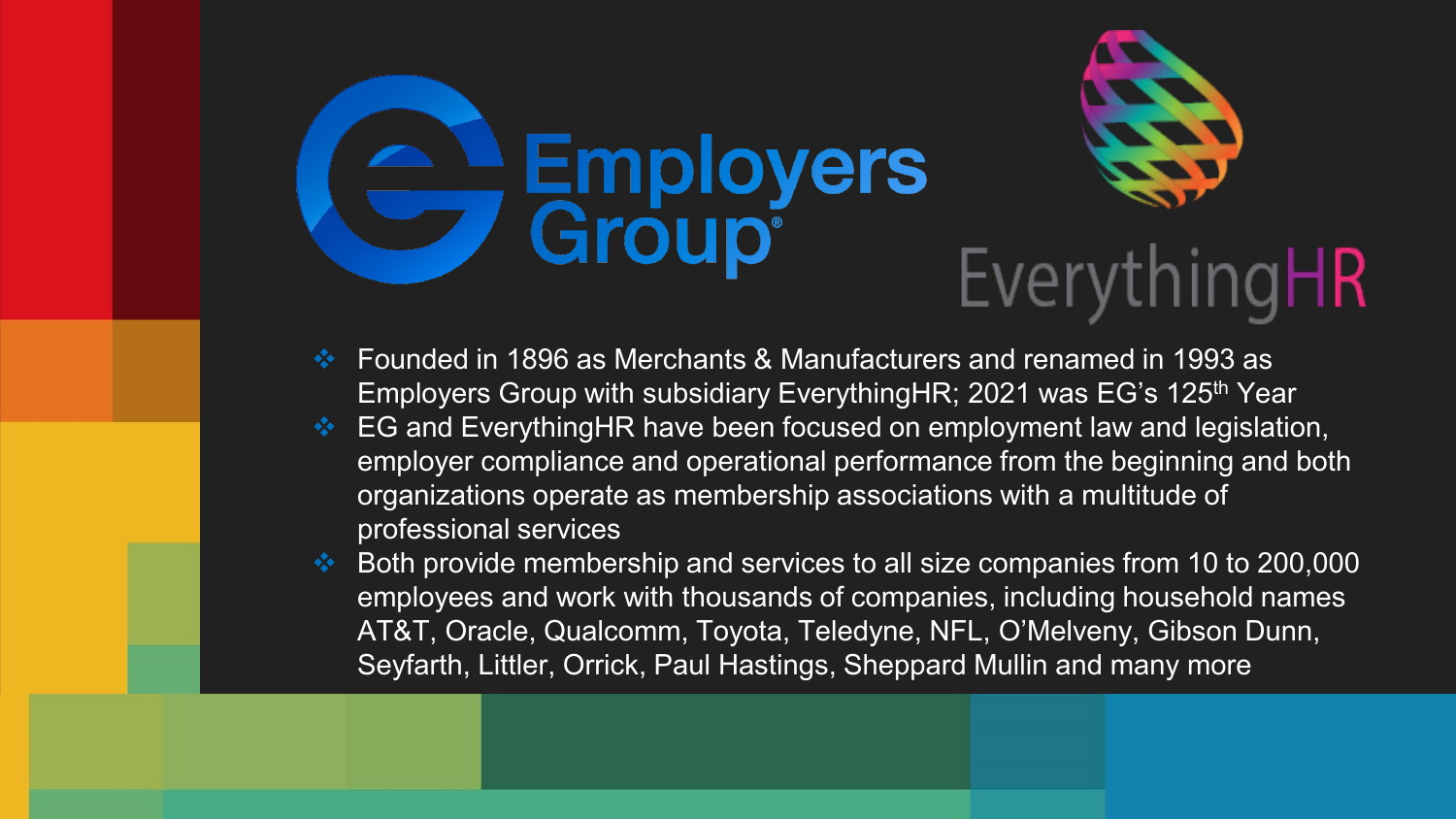## **Multiple Extraordinary Economic Issues Impacting All Businesses and Employees**

- **1. Post Covid New Normal – Virtual workforce; Engagement challenges; Great resignation; Never-ending compliance challenges**
- **2. Highest Inflation in 40 Years – Supply chain woes; Highest level of job openings in decades; 2 Years of extensive stimulus and spending, Loss of energy independence**
- **3. Ukraine War – Instability in energy markets drives oil above \$100/barrel and War effort spending both fueling further inflation**

oyers

**4. Fed Response to Inflation - Interest rate increases just beginning, Intense market volatility and uncertainty, Recession looming which might preempt openings and cause layoffs and cost cutting** 

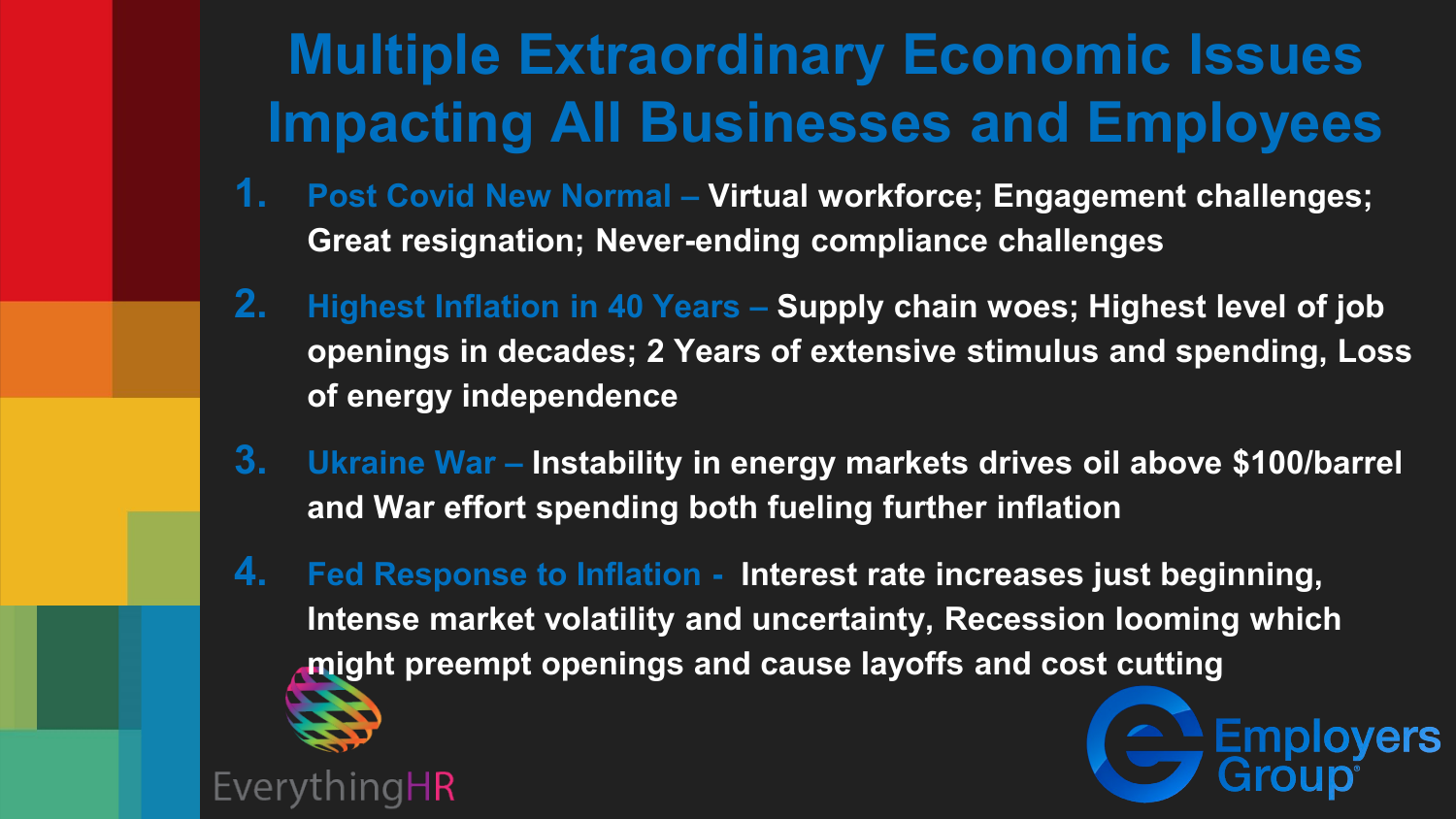### **Reinventing HR: Recruiting & Retention 6 Critical Areas to Focus On Now**

- **1. Retention - Completely Rethinking Organizational Communication** All related strategies and channels need reassessment - from the C-suite and management to teams and staff - virtual and hybrid solutions are here to stay
- **2. Retention - Measuring Employee Engagement and Taking Action** Engagement just got real, but finding meaningful ways to measure it and taking real action will be the difference maker for improving performance, retention and recruiting



EverythingHR

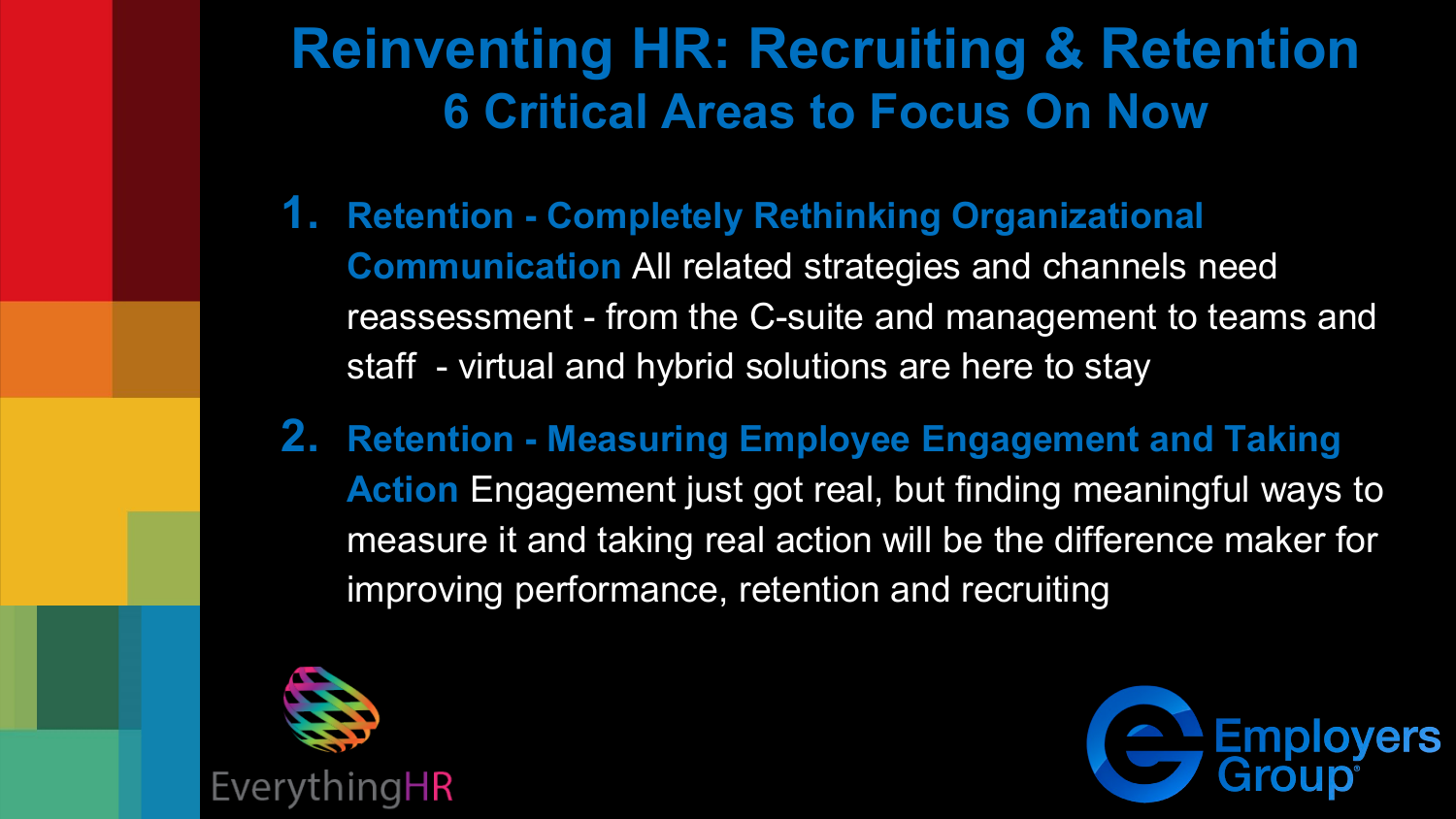#### **Reinventing HR: Recruiting & Retention 6 Critical Areas to Focus On Now**

- **3. Retention - Talent Management Processes and Procedures**  Changed expectations, performance management, job designs, descriptions, onboarding, flexibility, loyalty through culture, legal compliance and communication protocols
- **4. Recruiting and Retention - Employment Law Compliance and Management** Ever changing laws and regulations impacting new safety requirements, managing breaks, managing out-of-pocket employee expenses, how to track breaks, add on COVID19, AB5, OFCCP, pay equity, discrimination protections plus differing jurisdictions, wage and hour issues, reducing PAGA exposure, etc

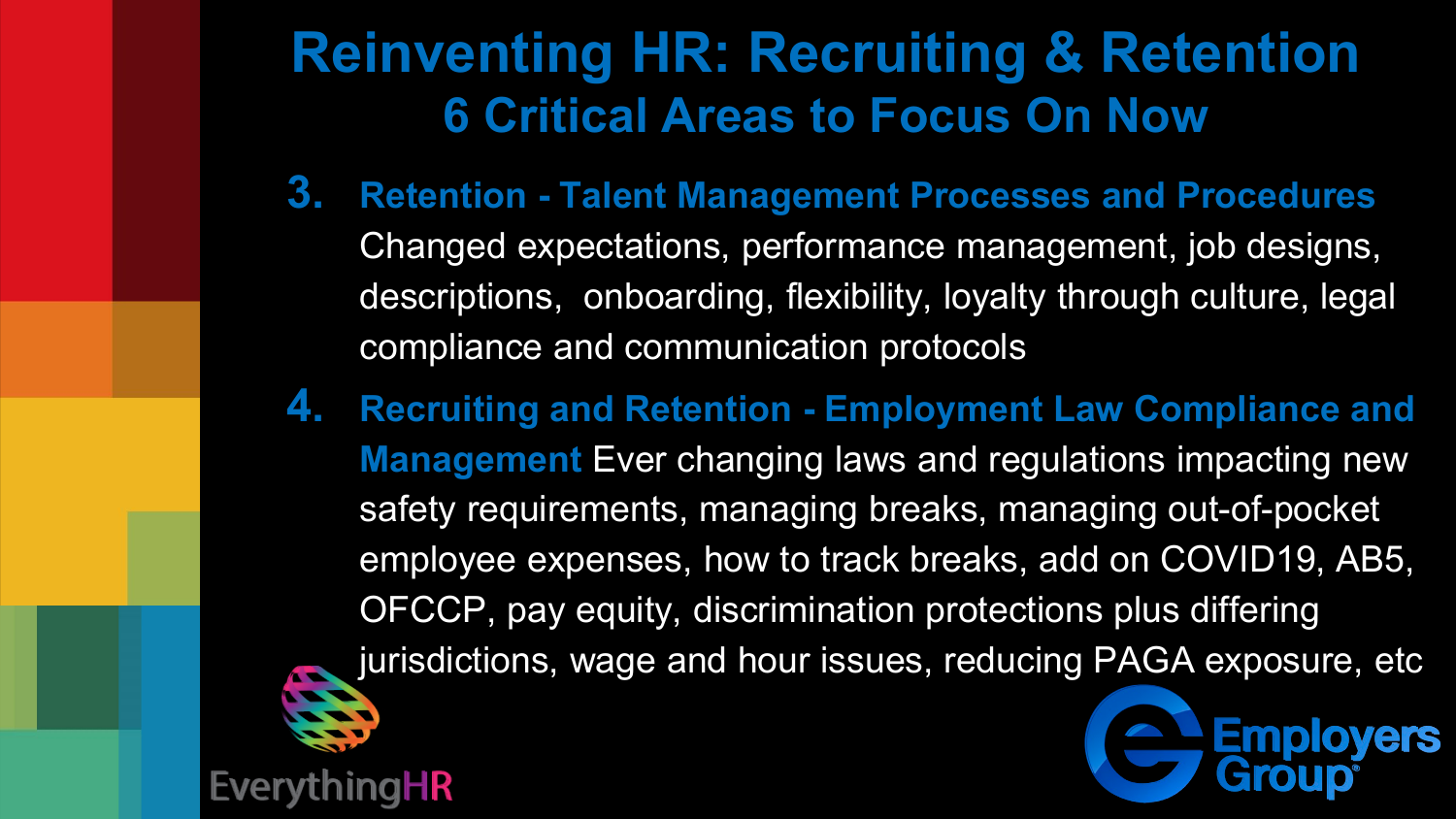## **Reinventing HR Under The New Normal 6 Critical Areas to Focus On Now**

- **5. Recruiting and Retention - Compensation and Benefits** 
	- Pay structures and benefits are changing, incentives, employee expectations severly altered, promotion criterias, offer packages, leadership development - Where is the org chart? Who are the leaders? Transparency and paying for flexibility - Where are the pay gaps. #RemoteParanoiaIs Real #FindEmpathy #Communicate
- **6. Recruiting and Retention - Corporate Culture Disruption/Explosion** – Build cultural awareness and understanding – Leverage ad hoc communications, diversity, inclusion, equity, perceived vs actual fairness, the rumor mill is  $\blacksquare$ alive and well – listen, network value, take action **Emplovers** EverythingHR